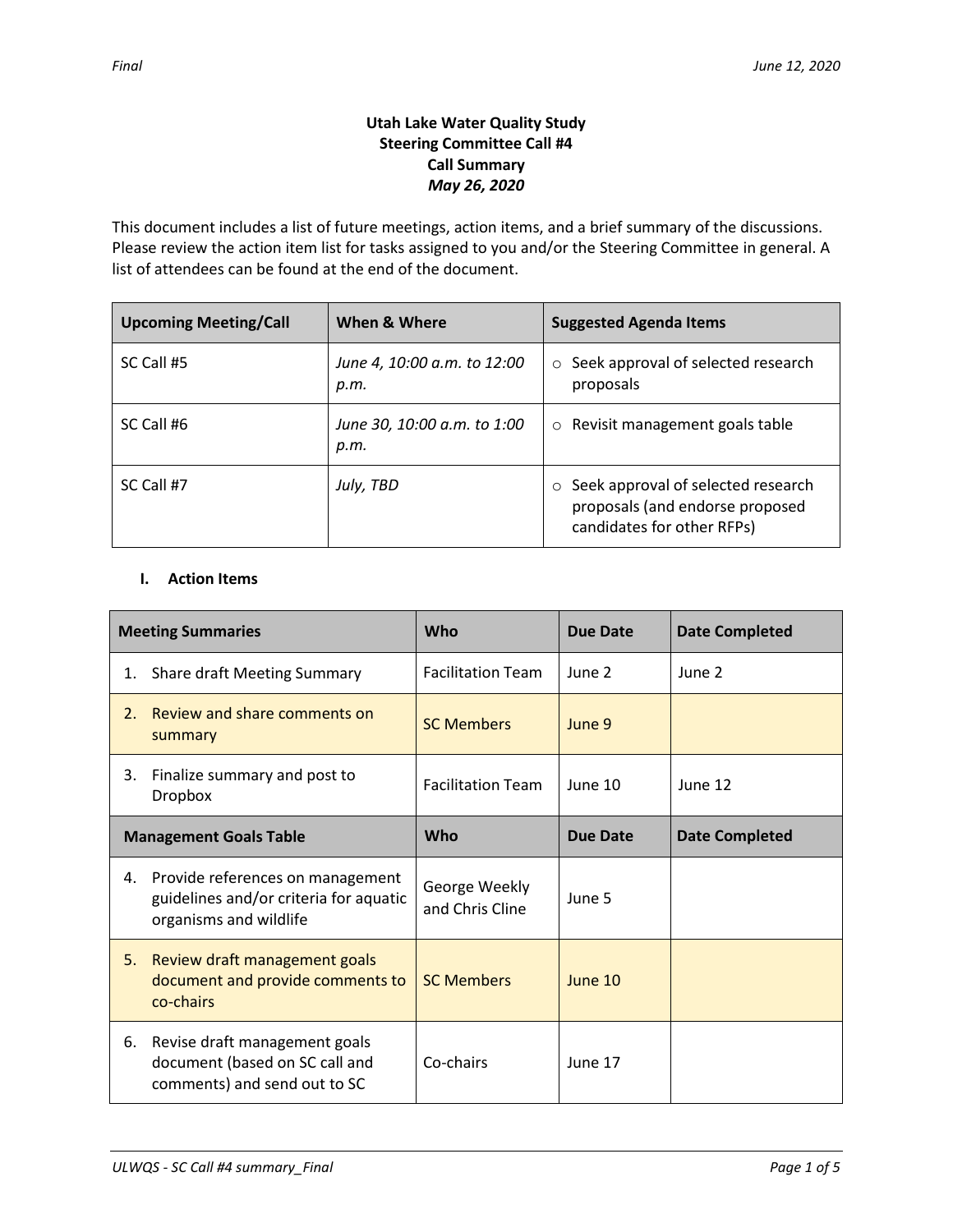|  | Review updated management goals<br>table for key issues/questions to<br>discuss on 6/30 SC call | <b>SC Members</b> | June 25 |  |
|--|-------------------------------------------------------------------------------------------------|-------------------|---------|--|
|--|-------------------------------------------------------------------------------------------------|-------------------|---------|--|

### **II. Meeting Recording**

A recording of the call (also available on the DWQ website in the near future) can be found at the following link: **<http://resolv.adobeconnect.com/pn0yn0ayowyl/>**, although only a portion of the call was successfully recorded. Please use the video scroll bar along the bottom of the recording window to find the appropriate time in the webinar recording for the session you would like to watch. There are bookmarks in the 'Events Index' on the left side of the screen identifying each session.

### **III. Key Points of Discussion**

### Welcome and Agenda Review

Meeting facilitator Paul De Morgan, RESOLVE, welcomed everyone to the call and asked the Steering Committee co-chairs to make opening remarks. Dr. Erica Gaddis, Division of Water Quality, welcomed everyone to the call and thanked the Steering Committee members for joining today's call, participating in the recent one-on-one calls with the co-chairs. Eric Ellis, Utah Lake Commission, also thanked the members for their time and their input during the one-on-one conversations. Mr. De Morgan then provided an overview of the agenda, in addition to ground rules for participation. He suggested that use of the chat box should be limited, as it is mainly there to supplement the discussion for Steering Committee members. He explained there are designated opportunities for public comment in the agenda and encouraged members of the public to wait for those designated times to make comments.

#### Initial ULWQS Steering Committee Management Goals

Dr. Mike Paul, Tetra Tech, presented an overview of the Numeric Nutrient Criteria Framework document and a summary of the comments received from Steering Committee members following the March meeting. He thanked the Steering Committee members for providing detailed input and comments. Dr. Paul then went over the Framework and the approach identified for deriving numeric nutrient criteria, briefly describing that multiple lines of evidence had been selected. He explained that all of the comments received from the Steering Committee were compiled and grouped into editorial comments, technical overview comments, and technical detailed comments. He stated that comments on Part 1 of the document were minimal, but comments on Part 2 of the document were more substantial. Dr. Paul suggested that the use of examples may have caused concern and in hindsight they might have avoided using the examples. Dr. Paul explained the importance of management goals to the Framework and that the management goals approach was borrowed from risk assessment, as the majority of comments received were related to the management goals. He went over the construct of the framework and the connection between management goals, assessment endpoints, metrics, and targets.

Mr. Ellis then went over the main themes from the one-on-one management goal conversations between the co-chairs and each of the members of the Steering Committee. He mentioned that the members feel strongly that management goals are feasible and have economic benefits. Additionally, he indicated the other members pointed out that management goals are not mutually exclusive – in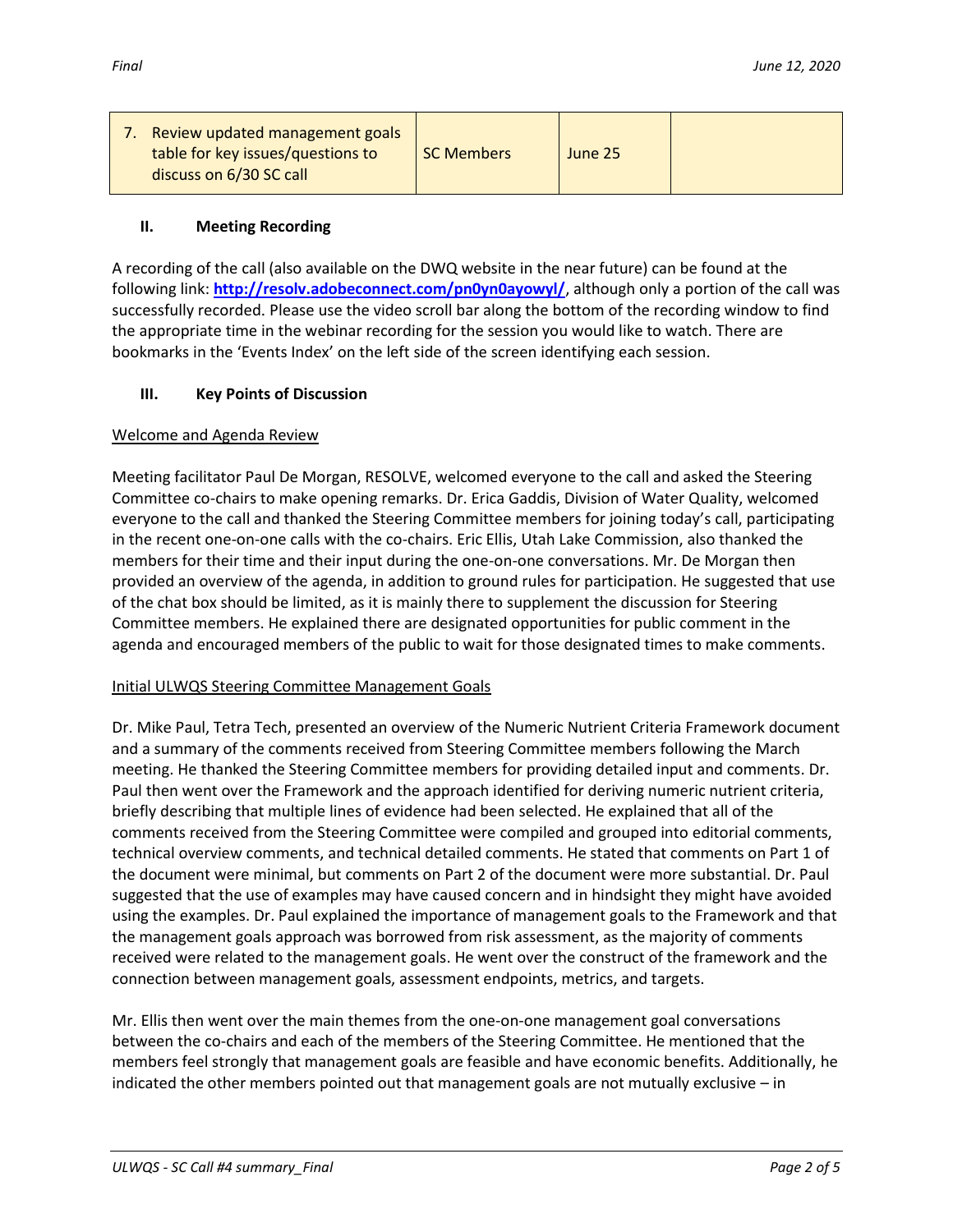achieving certain goals other goals may be achieved simultaneously. The main themes for management goals from the conversations were:

- The need for a recreation survey (could be incorporated in the Utah Lake Master Plan revision
- June sucker management
- Tiered management goals/scenarios
- Recognize that water management and water level fluctuations are a challenge and are out of the control of the study
- Recognize that population growth is expected and that it will increase demands on the lake, thus requiring action just to maintain the current water quality of the lake
- Recognize that all Utah Lake water is allocated to different water rights
- Improve public perception of the lake to increase use of the lake

Dr. Gaddis then went over the draft Management Goals table developed following the one-on-one conversations. She explained the various column headers in the table and provided some background information for the information currently in the table. Specifically, she indicated the co-chairs are hoping that the Steering Committee members reach agreement on what the metrics should be (on the benefit side of the equation) for each management goal before the committee embarks on a cost-benefit analysis. Dr. Gaddis explained that the Steering Committee would be looking for the Science Panel to derive these metrics. For the targets, she explained that they would be developed later following a costbenefit analysis.

Mr. De Morgan then briefly highlighted a few other aspects of the overarching draft Management Goals document (containing the management goals table presented by Dr. Gaddis) that had been shared with the Steering Committee. He pointed out the questions the Science Panel will be asked to answer in addition to the definitions of the column headers used in the management goals table. He then posed the question to the Steering Committee of whether the overall layout of the management goals table makes sense and if there are any other questions or concerns.

Several members of the Steering Committee then asked questions about the management goals table and several requests were made for modifications to the table or additional information related to the table. Dr. Gaddis responded to the various questions and comments and committed to taking action to research responses to the various questions and to update the table where possible to make the suggested changes to the table.

Specific comments or suggestions for the co-chairs to consider how to address included:

- Consider adding a "Current" measurement next to "Targets"
- Define the relationship/flexibility or existing targets and possibly additional information (are they minima/maxima values?)
- Add something to Target Source
- Follow-up on drinking water aspects of management goals
- Add "avoiding fish/bird kills" as a management goal
- Engage USFWS on endpoints/metrics/targets (using Target Sources)
- Develop a mock-up example of different phosphorus numeric criteria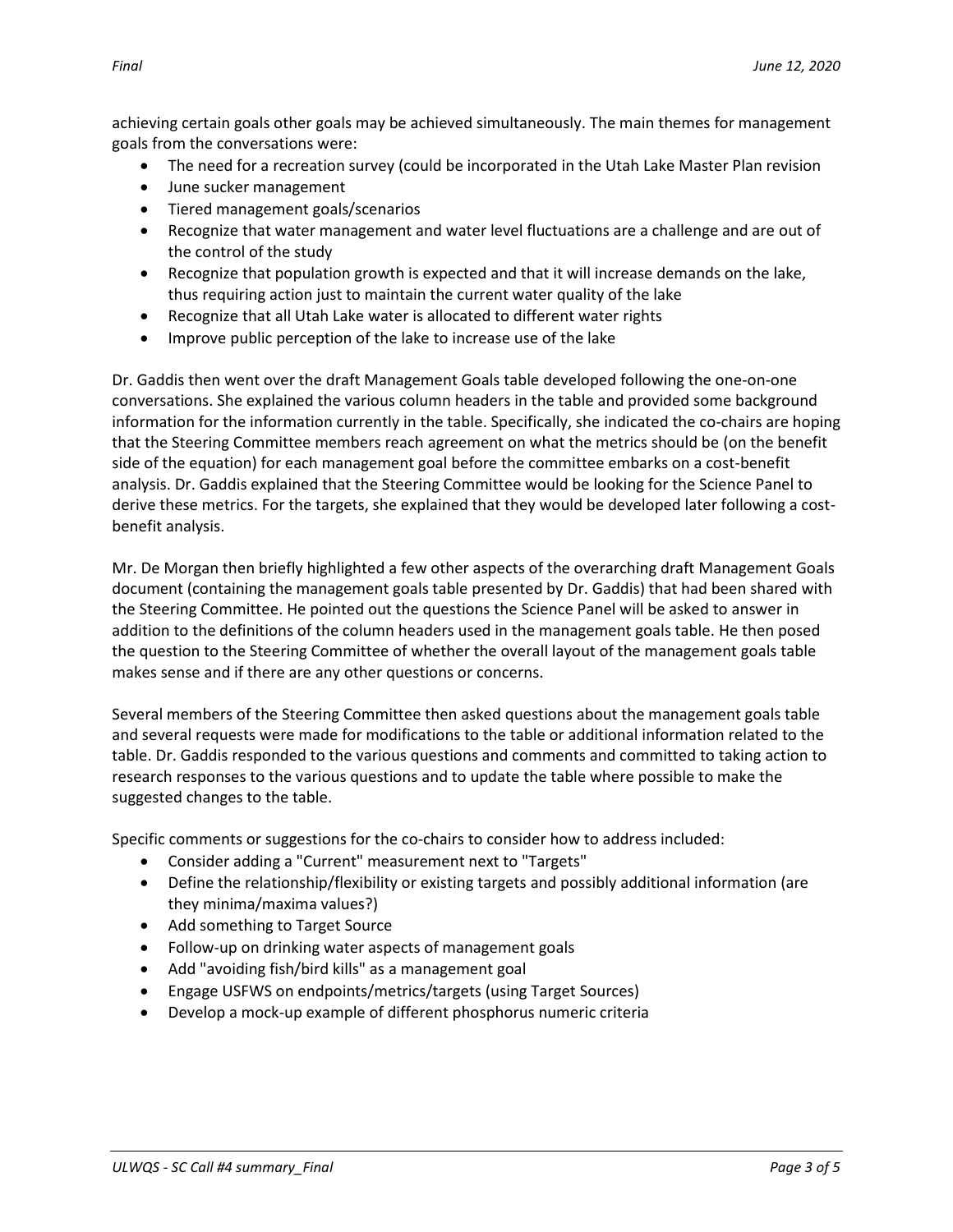### **IV. Public Comments**

Dr. David Richards, Oreo Helix Ecological, provided the following comment (via chat box): Last Friday evening there was a major windstorm over Utah Lake and surrounding area that lasted perhaps 2 hours last Friday evening, with steady winds >50 mph and gusts higher. Visibility was < 1/2 mile with dust and sand sized particles blowing everywhere. I am guessing much more than 1 or 2 tons of nutrients fell on the lake during this storm and in all likelihood more nutrients fell on Utah Lake in 2 hours than did nutrients fall on Lake Tahoe in a year. Obviously, reliance on any regional atmospheric deposition (AD) model or Lake Tahoe as a surrogate for Utah Lake AD is nonsensical and very poor science.

Dr. Gaddis responded to the comment saying that no one is trying to convert Utah Lake into a deep, clear lake similar to Lake Tahoe.

### **V. Wrap Up**

Mr. De Morgan concluded the meeting by thanking the Steering Committee for their participation and praised the quality of their participation in what ended up being a very productive and engaging call. He then went over a brief list of action items from the meeting (included in the action items table above). He then went over the meeting schedule moving forward. Finally, he addressed some of the challenges that members of the Steering Committee had in using their microphones during the call. He went over the steps required to enable microphones.

### **VI. Participation**

#### **Members of the Steering Committee:**

- Scott Bird, Utah County Stormwater Association Stormwater
- Gary Calder, Provo City Municipal
- Eric Ellis, Utah Lake Commission Co-Chair
- Erica Gaddis, Utah Division of Water Quality Co-Chair
- Heidi Hoven, National Audubon Society Conservation and Environment
- Rich Mickelson, Timpanogos Special Service District POTW
- Jay Olsen, Utah Department of Agriculture and Food Agriculture
- Dennis Shiozawa, Brigham Young University Academia
- Brad Stapley, Springville City Municipal
- Jesse Stewart, Utah Lake Water Users Association Ag/Water Rights/Water Users
- George Weekley, U.S. Fish and Wildlife Service Fish and Wildlife
- Neal Winterton, City of Orem Municipal
- Gerard Yates, Central Utah Water Conservancy District Water Management

#### **Alternate Members of the Steering Committee:**

- David Barlow, Timpanogos Special Service District POTW
- Jamie Barnes, Utah Division of Forestry, Fire, and State Lands Recreation, Fishing, Sovereign Lands
- Chris Cline, US Fish and Wildlife Service Fish and Wildlife
- Juan Garrido, Springville City Municipal
- Jon Hilbert, Jordan Valley Water Conservancy District Ag/Water Rights/Water Users
- Dave Norman, Lehi City Municipal